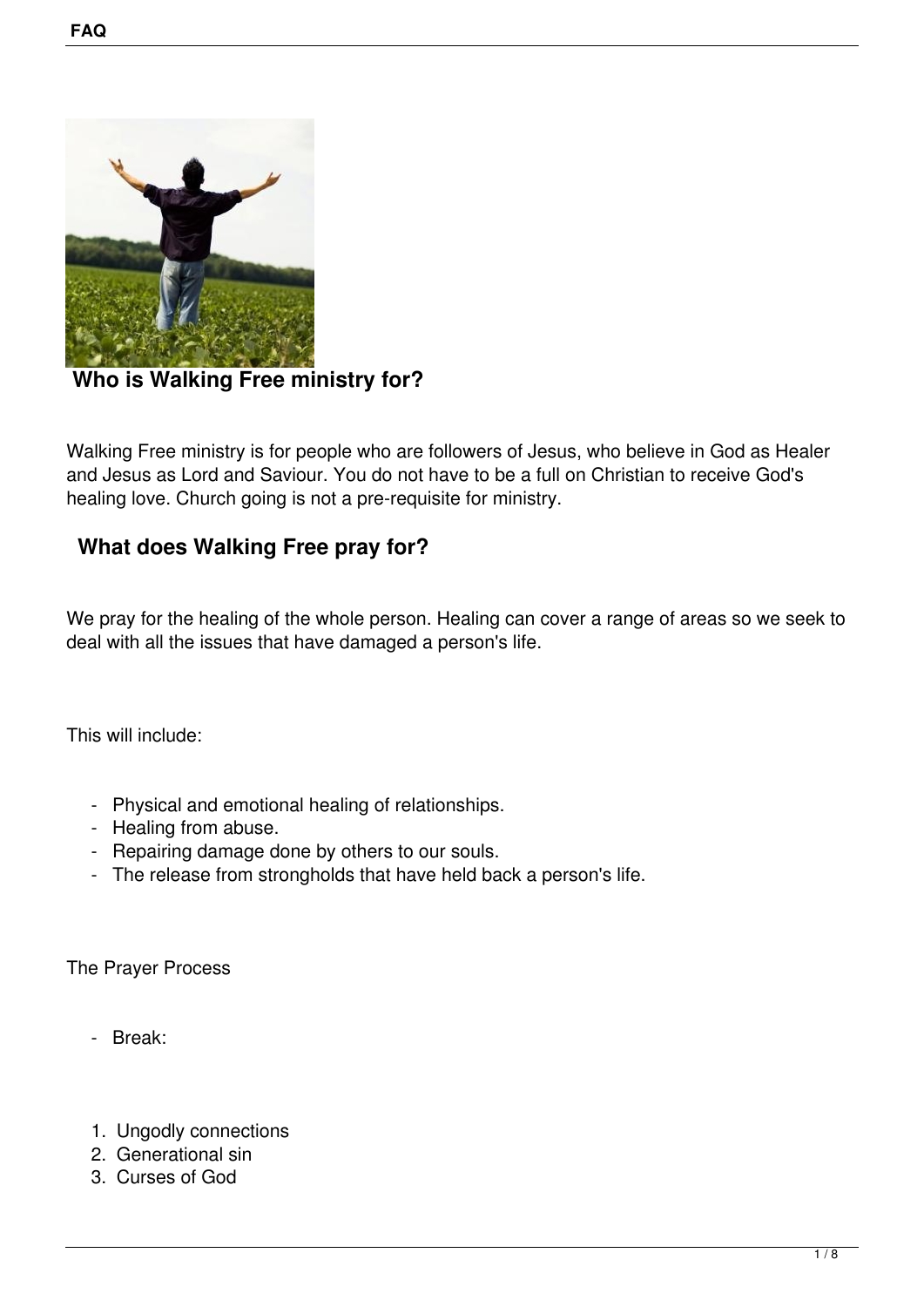- 4. Curses of others
- Renounce:
- 1. Inner vows
- 2. Unforgiveness to others and self
- Remove Bitter roots
- Heal fragmented parts

# **What are ungodly connections?**

*Is not this the fast that I have chosen: to loose the bonds of wickedness, to undo the bands of the yoke, and to let the oppressed go free, and that you break every yoke? (Isaiah 58:6)*

Ungodly connections produce a stronghold on a person that can affect their physical and emotional health. They are created through sin, either by the person or other people, present or past. Satan uses the connections to gain power over the person to injure their life. They can come in through the generations. They can come in through unhealthy ties to people or organizations. They can come in when a person has visited foreign countries or from places where they have participated in religious activities with groups, sects or cults.

# **What is generational sin?**

*And the Lord went past before his eyes, saying, The Lord, the Lord, a God full of pity and grace, slow to wrath and great in mercy and faith; Having mercy on thousands, overlooking evil and wrongdoing and sin; he will not let wrongdoers go free, but will send punishment on children for the sins of their fathers, and on their children's children to the third and fourth generation. (Exodus 34:6-8)*

Your spiritual heritage through your family, good and bad, can affect you and future generations.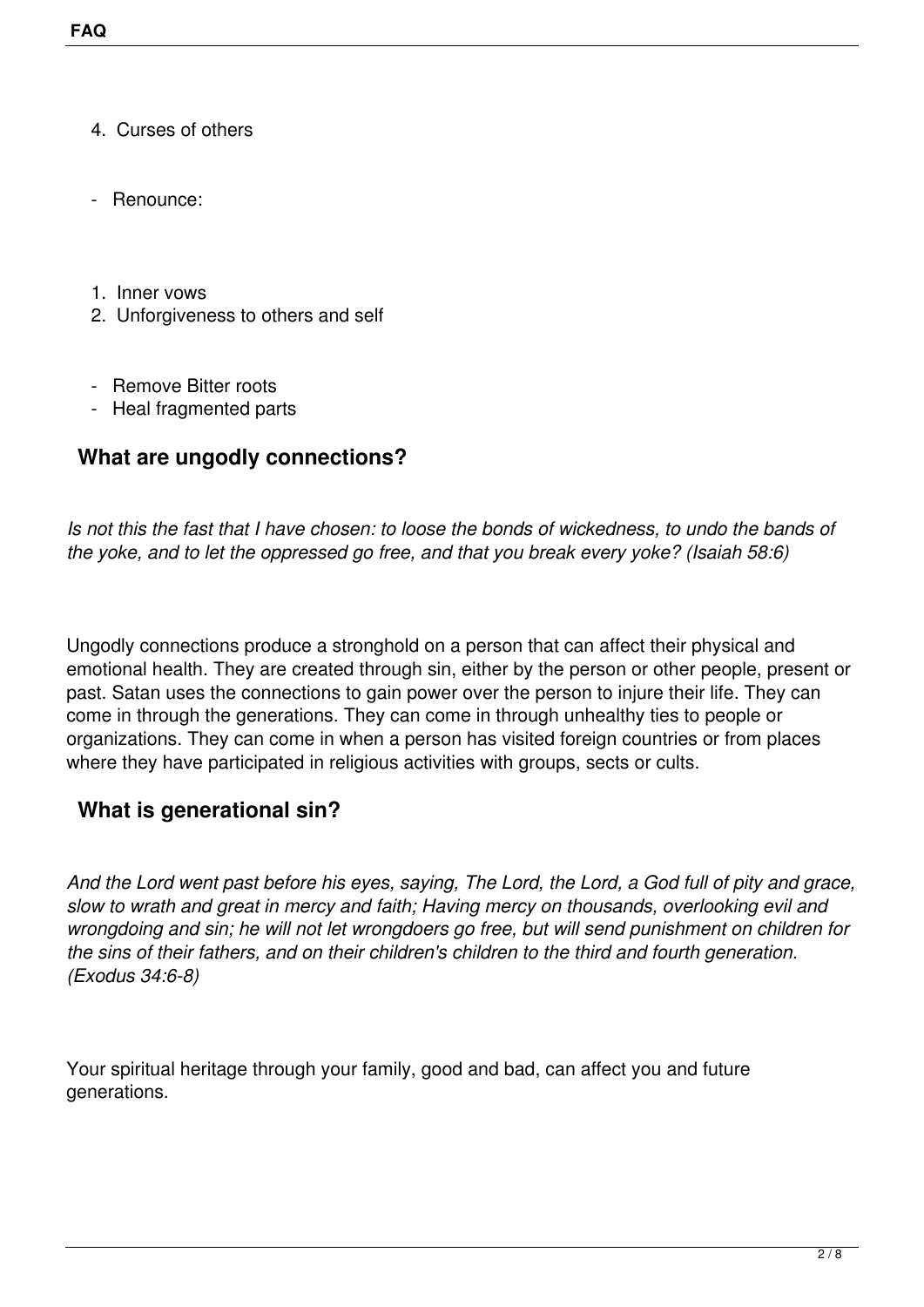The bad can come in the form of :

- diseases both physical or mental
- patterns of destructive behaviour

Sin practices may be handed down from generation to generation.

Satan can use this heritage to place individuals in each generation in bondage.

# **What are curses?**

*Now if you give ear to the voice of the Lord your God, and keep with care all these orders which I have given you today, then the Lord your God will put you high over all the nations of the earth: (Deuteronomy 28:1)*

*But if you do not give ear to the voice of the Lord your God, and take care to do all his orders and his laws which I give you today, then all these curses will come on you and overtake you: (Deuteronomy 28:15)*

Curses are words spoken, written or uttered inwardly by yourself and others.

Curses can come as a consequence of family members breaking the law of God.

They are called God's curses and are outlined in Deuteronomy 28.

The consequences of breaking God's laws can be reaped by future generations if they are not dealt with by asking for God's forgiveness of what has happened.

Curses can come from other people who speak negatively over our lives in some way.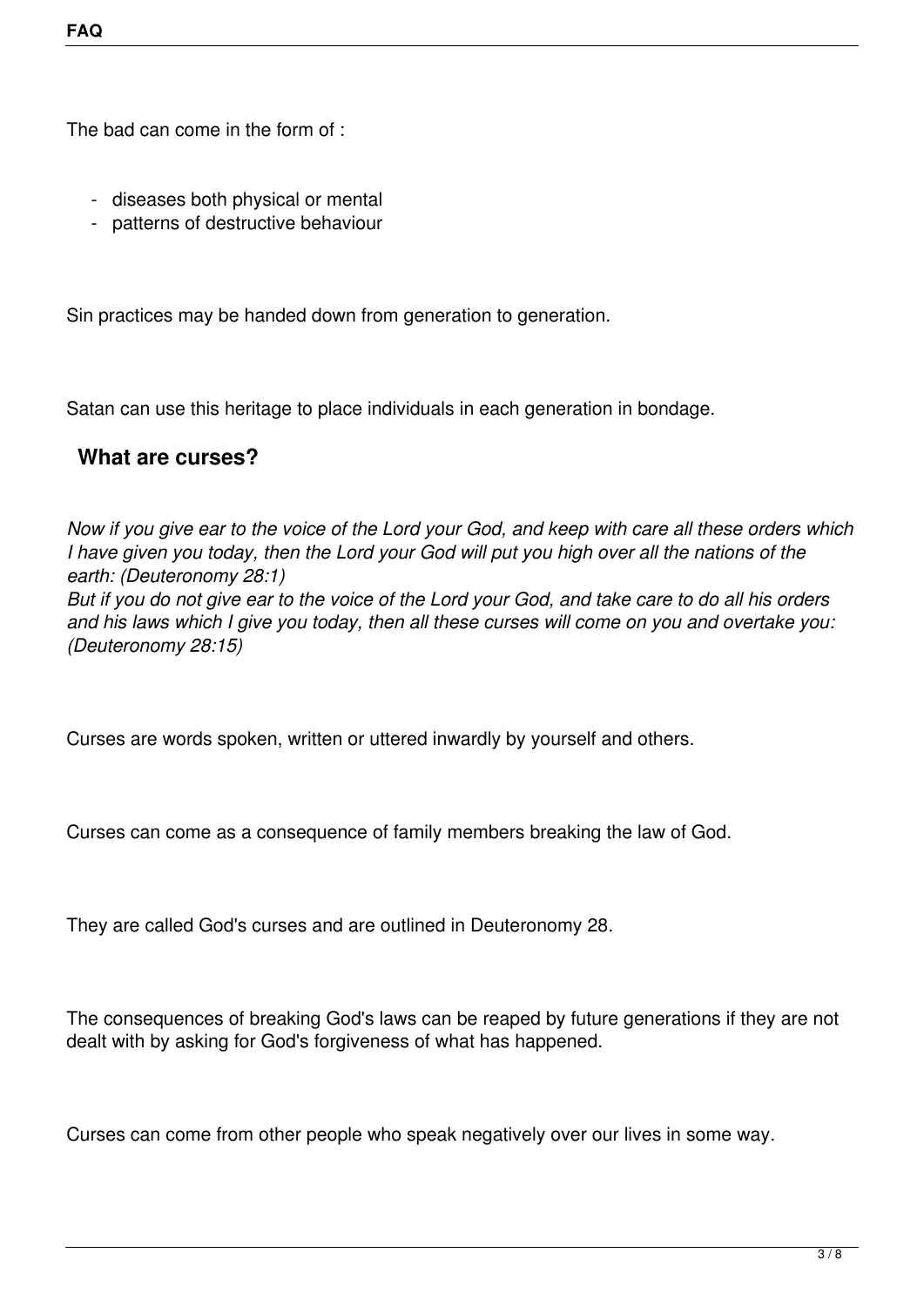Curses come from Satan's followers who seek to break down Christians, their marriages and their churches.

### **What are vows of secrecy and silence?**

*"Again, you have heard that it was said to those who lived long ago, 'You must not swear an oath falsely,' but 'You must fulfill your oaths to the Lord.' But I tell you not to swear at all, neither by heaven, because it is God's throne, nor by the earth, because it is his footstool, nor by Jerusalem, because it is the city of the Great King. Nor should you swear by your head, because you cannot make one hair white or black. Instead, let your word be 'Yes' for 'Yes' and 'No' for 'No.' Anything more than that comes from the evil one." (Mat 5:33-37)*

Vows of secrecy and silence are promises that an individual makes so that they or people that they love are not harmed.

These promises are normally made by people who have been abused in some way.

Part of the abuse is the threat of life if they tell anyone.

These vows can put the person in denial that nothing had really happened. These vows trap the person into lies and deceit. These vows keep that which is bad, secret and hence Satan has a hold on anything that is hidden.

### **What are inner vows?**

*"Again, you have heard that it was said to those who lived long ago, 'You must not swear an oath falsely,' but 'You must fulfill your oaths to the Lord.' But I tell you not to swear at all, neither by heaven, because it is God's throne, nor by the earth, because it is his footstool, nor by Jerusalem, because it is the city of the Great King. Nor should you swear by your head, because you cannot make one hair white or black. Instead, let your word be 'Yes' for 'Yes' and 'No' for 'No.' Anything more than that comes from the evil one." (Mat 5:33-37)*

The heart of inner vows is that we judge the behaviour in another person and we make a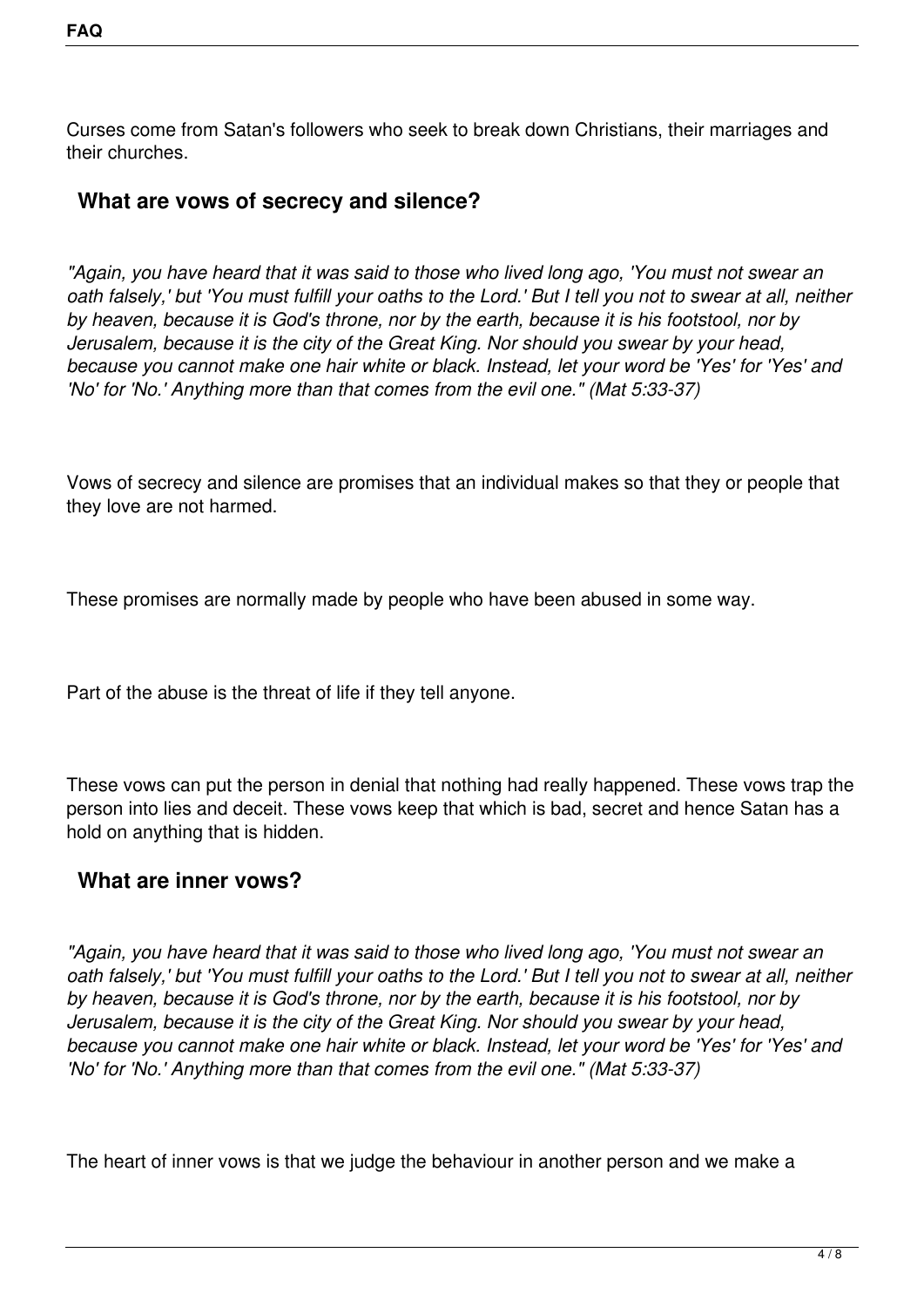promise to ourselves not to be like that.

The inner vows' strength is such that it affects the mind, will, emotions, soul and body.

Inner vows mainly fall into four categories:

**I shall never......marry a man like my father, trust a \_\_\_\_\_\_\_, be a missionary, have children,** depend on others, give in, be taken advantage of...

**I shall always**.... be strong, be in charge, be on my guard, be wealthy, be nice, be submissive, be safe, be an expert on everything....

**I must cor else** get 100% or I am a total failure..

**If I ever** \_\_\_\_\_\_\_ **then I'll** \_\_\_\_\_\_\_ make a mistake in public - I will die..., If I get married - I will go crazy,

The problem with such vows is that they remain a permanent part of our psyche and affect our future actions.

### **What are bitter roots?**

*Pursue peace with everyone, as well as holiness, without which no one will see the Lord. See to it that no one fails to obtain the grace of God and that no bitter root grows up and causes you trouble, or many of you will become defiled. (Hebrews 12:14,15)*

Bitter roots consist of traumatic experiences of pain, distress, disappointment, guilt, that starts the seed of bitterness growing.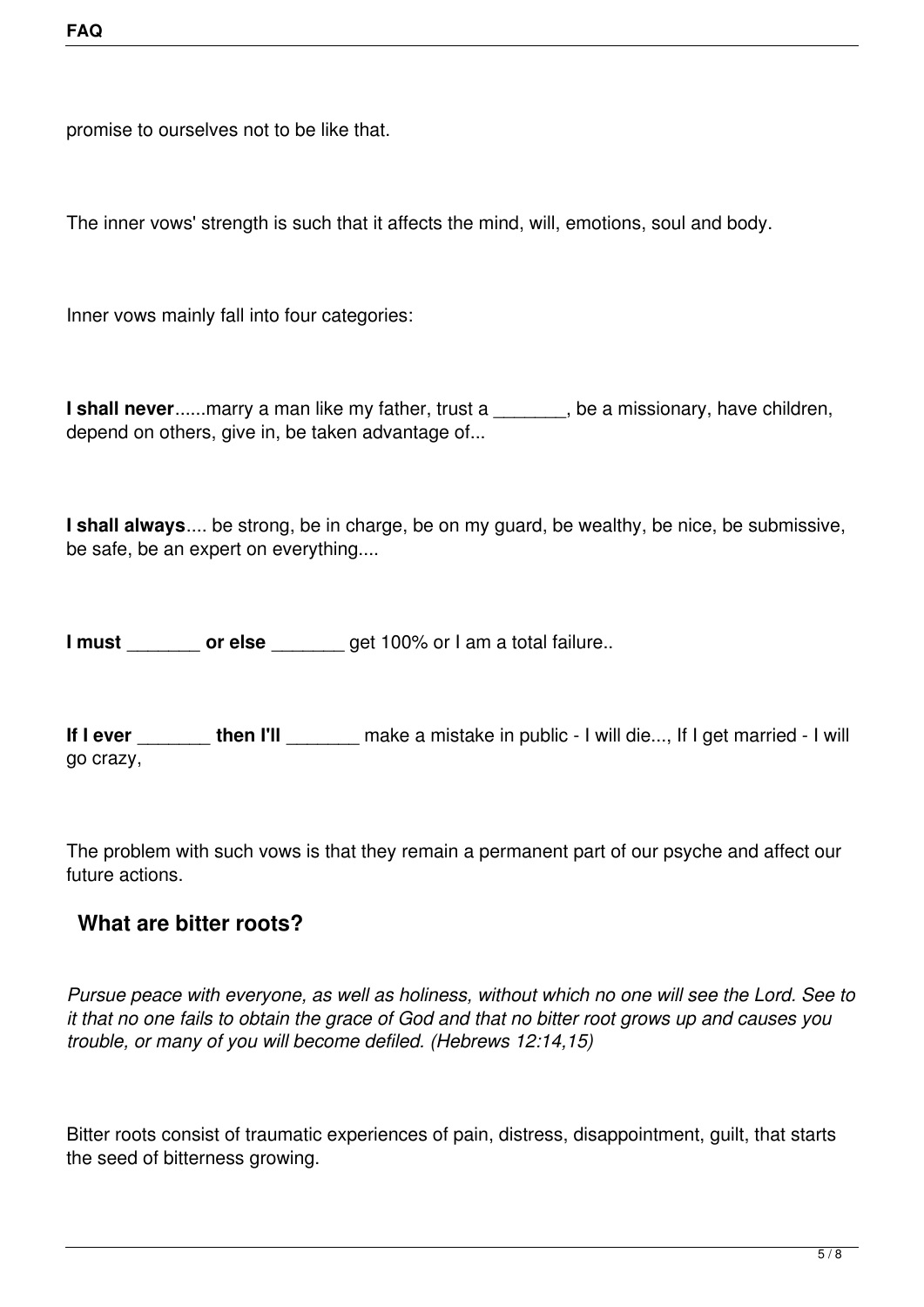Without resolution to that trauma, the bitter memories and how we represent those memories in our minds-and-bodies can keep a person continually torn up with that pain. So it grows like a poisonous root and as it does it makes toxic and bitter more and more facets of the person's life.

### **What is forgiveness?**

*"Forgive us our sins as we forgive those who have sinned against us" (Matthew 6:12)*

Forgiveness is one of the main keys to healing.

God has forgiven us through the death and resurrection of Jesus, so he asks us to pass that forgiveness on to others.

This is not easy. God allowed His son to be tortured and crucified to pay the debt of people's sins.

### **What is fragmentation?**

In Isaiah 61:1 (quoted by Jesus in Nazareth at the beginning of his ministry in Luke 4:14f), the Messiah is sent to bind up the broken hearted or those "shattered in heart and mind".

Fragmentation (often called Dissociation) is God's defense mechanism where the soul of the person shatters into pieces or parts as the soul can't process the fear and trauma that the body has or is experiencing.

In our prayer ministry, Jesus meets the parts, talks to them, heals them, then joins them back, growing them to the same age as the person now.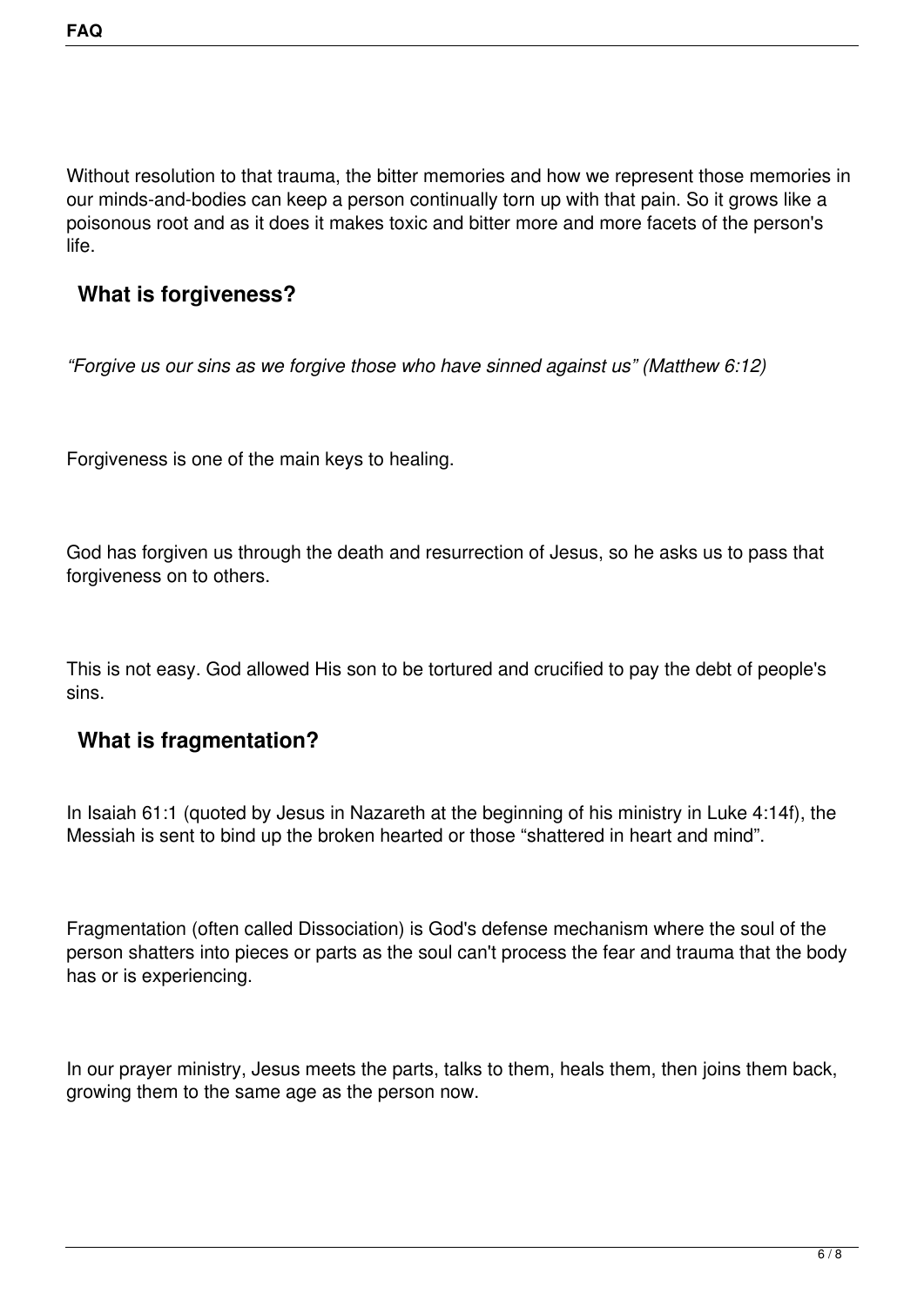#### **What happens in the ministry?**

We pray for people face to face or over the phone or Skype. The sessions take about 90 minutes. We begin the session with prayer to protect everyone from Satan and his designs.

We pray to remove the Generational patterns to be removed by asking the client to pray a prayer of repentance of their generations. We then through Jesus isolate the specific patterns that need to be removed. We specifically deal with any Freemasonry connections. We also have to ask Jesus to deal with the power that satan has gained over the generations.

We then ask the client to pray through general prayers covering curses; vows and inner vows; forgiveness of others and self. The team then cancels out the curses through a prayer.

The client with the aid of the team unlocks the vows that they have made and the lies that they have believed about themselves. Then we go through the specific forgiveness of people by saying the words of forgiveness; downloading to Jesus the poison that has been accumlated and then removing the cord from the toxic relationship that has been created.

We also pray that the alarm in the brain be switched off. We then ask Jesus for a spiritual picture of the client's heart to understand their struggles and then pray that Jesus heals the heart. We then pray to remove the bitter roots that have grown in the heart.

In the second ministry (normally) we move to heal the fragmentation by asking Jesus to bring them out and then heal them. One of the prayer team sees Jesus ministering to the fragmented parts.

Through out the ministry we command any demons that are attacking the client or has a foothold to go to the feet of Jesus for judgment. As we bind then at the beginning of the session, their expulsion is quiet and has no effect upon the client.